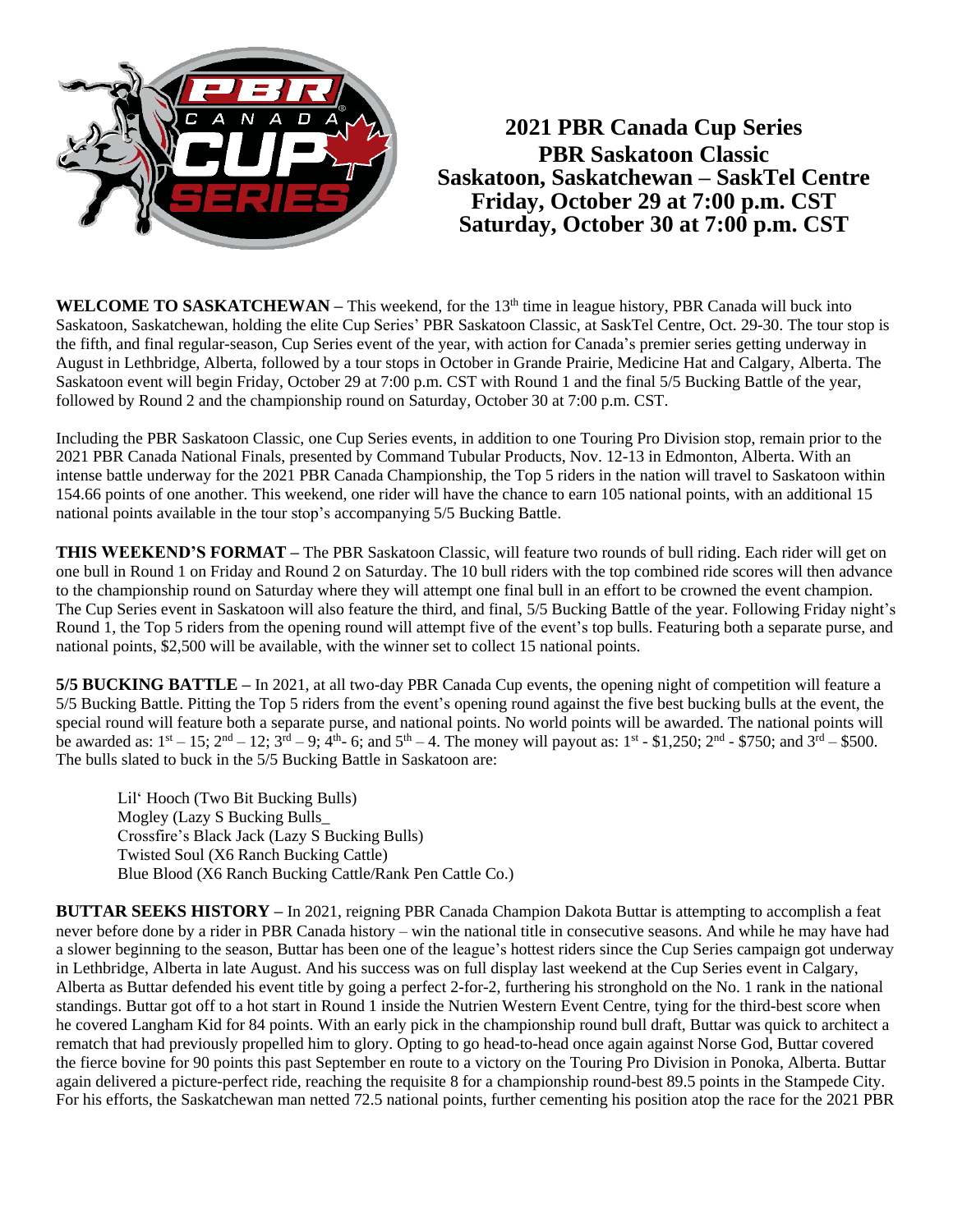Canada Championship and accompanying \$50,000 bonus. After travelling to Calgary 31.16 points out front, Buttar now leads No. 2 Zane Lambert by 96.16 points.

Buttar's first event win of 2021 on the Cup Series is just the latest in his wave of momentum that began earlier this summer. While the reserved cowboy was shutout inside ENMAX Centre at the first elite PBR Canada event of the year in late August, he was quick to rebound when the Touring Pro Division resumed competition in September. Riding at the developmental event in Ponoka, Alberta, Buttar not only delivered a 90-point ride, but went a perfect 2-for-2 to notch his first event victory of 2021. The Saskatchewan man got off to an electric start in Round 1, delivering the second-best score when he went the distance atop Twisted Soul for 84.5 points. In the championship round, Buttar drafted Norse God who at that point had been ridden just once prior in five outs on record. Becoming just the second rider to make the 8 aboard the powerful bull, Buttar matched Norse God jump-for-jump en route to a head-turning 90-point score. The 90-point ride was Buttar's first of the 2021 season and fifth of his career across all levels of PBR competition. The flawless effort earned the Saskatchewan man a critical 30 national points, allowing him to crack the Top 5 in the national title race. He rose six positions from No. 9 to No. 3.

After righting the ship in Ponoka, Buttar's stock only continued to rise, winning two of the three Touring Pro Division events held the following week in Calgary. As competition got underway at Grey Eagle Resort & Casino, Buttar delivered yet another flawless 2-for-2 performance to logging his second consecutive Touring Pro Division event win. And not only did the perfect performance earn him the event win, but it also allowed Buttar to surge to the No. 1 rank in the race for the 2021 PBR Canada Championship, a position he has maintained ever since. Buttar was one of eight riders to record a score in Round 1, making the 8 atop Sellin Dreams for 80 points. Drawing Slip Slap as his final opponent, a bull who had bucked just once prior in PBR competition, Buttar remained poised, registering the lone score of the championship round when he made the whistle for 84.5 points. The golden finish earned Buttar a crucial 25 national points, propelling him from No. 3 to No. 1 in the national standings. After beginning the tour stop 18.67 points behind Lambert, Buttar inched 2.33 points ahead of the two-time PBR Canada Champion. Buttar, however, still had work to do in Calgary. When the second iteration of the Cody Snyder Charity Bull Bustin' began the following day, Buttar was once again unrivaled, netting his third consecutive event win and extending his lead over No. 2 Lambert to 29.33 points. Concluding the day with a six-out ride streak, Buttar posted the fourth-best score of Round 1 when he made the requisite 8 atop Double Deuce for 81 points, before capping his efforts with an event-best 89.5-point ride aboard One Eyed Charlie**.** Buttar concluded the trio of events with a fourth-place effort on the final day of competition. He recorded his seventh consecutive ride when he covered Fake News for 84.5 points in Round 1 but was inevitably bucked off by In Cahoots in 4.3 seconds in the championship round.

At the second PBR Canada Cup Series event of the season in Grande Prairie, Buttar remained in control of the No. 1 ranking in the standings. Going 1-for-3, Buttar finished seventh in the main event, but he also won the tour stop's accompanying 5/5 Bucking Battle courtesy of an 87.5-point score on Trump Card. The stoic Saskatchewan native left Grande Prairie having netted a combined 29.5 national points. As the 2021 Cup Series continued in Medicine Hat, Buttar's fourth-place effort allowed him to remain in control of the top position despite his lead slightly shrinking. Buttar punched his ticket to the championship round after riding Devils Boy for 79.5 points. The Saskatchewan man then punctuated his efforts at the third Cup Series event of 2021 when he became the first rider in PBR competition to cover Black Dust, scoring 84.5 points in the final round of the PBR Thunderbuck in the Badlands. Buttar left Co-op place having earned 27.5 national points.

Should Buttar be crowned the 2021 PBR Canada Champion, not only would he become the first rider to win the honor in consecutive seasons, but he would become just the third multi-time title holder in league history, joining three-time Champion Aaron Roy and two-time Champion Lambert. Amidst a four-out ride streak, Buttar has gone an impressive 31-for-45 on home soil in 2021, covering a torrid 68.88% of his bovine athlete opponents. He will look to remain red hot in Calgary when he faces Black List in Round 1 and Thor's Hammer in Round 2.

**CAN ROY MAKE IT FOUR? –** There is arguably no more accomplished Canadian bull rider in PBR history than Yellow Grass, Saskatchewan's Aaron Roy. Not only is Roy the lone Canadian to earn more than \$1 million in league competition, but he is the only rider to have earned three PBR Canada Championships in their career. And in 2021, Roy is attempting to further etch his name in the league record books by winning an unprecedented fourth national title. Last weekend at the Cup Series event in Calgary, Alberta, Roy inched closer to achieving that history by finishing third to net 42.5 national points. In Round 1, Roy tied for third after posting an 84-point score atop Irish Rebel. Roy then handcrafted a showdown of champions in the final round, selecting 2020 PBR Canada Bull of the Year Catch My Drift as his last animal athlete opponent. A familiar showdown, Roy had climbed aboard the bull three times prior, but had never made the 8. With a raucous crowd watching on, Roy reversed his fates in Calgary, outmatching 2021 PBR World Finals selected Catch My Drift for an 86-point score. Roy's bronze showing allowed him to gain five positions in the national standings, climbing from No. 13 to No. 8. He now trails No. 1 Dakota Buttar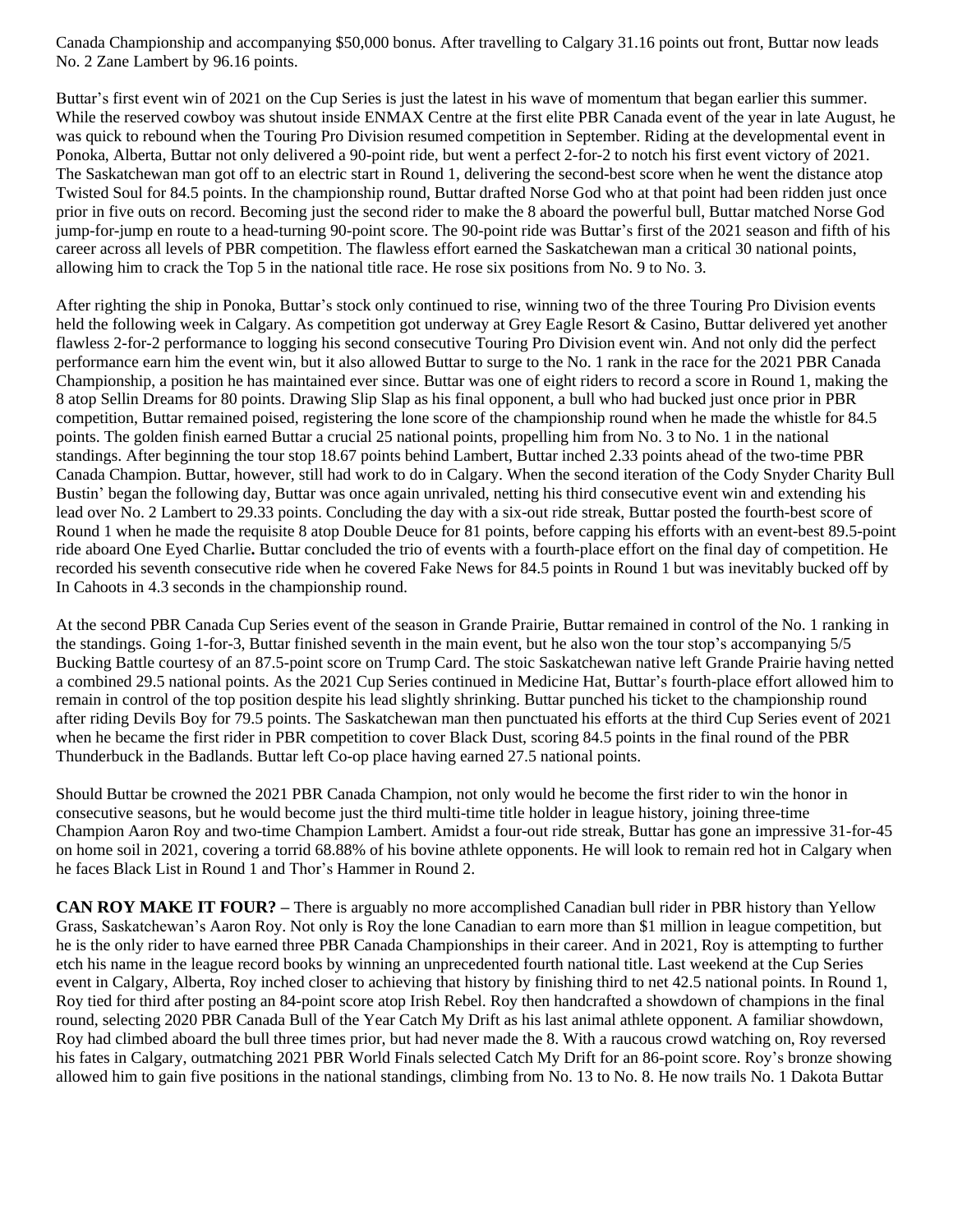by 188.83 points. Roy will look to continue the momentum in Saskatoon when he faces Hot Tamale in Roudn 1 and Mighty Moe in Round 2.

**PAST SASKATOON EVENT WINNERS –** Of the 12 prior PBR Canada events held in Saskatoon, including the most recent event in 2019, 10 have marked the year-end PBR Canada National Finals. When PBR Canada last travelled to Saskatoon in 2019 The Hub City welcomed the league for the season's Finals, as one of the most fiercely contested national title races in league history came to a climactic end. Going a flawless 4-for-4 to win the season-culminating event inside SaskTel Centre, Daylon Swearingen completed a come-from-behind surge to rise from No. 4 to No. 1 in the national standings, capturing the 2019 PBR Canada Championship. Following his dominant performance in Saskatoon in 2019, Swearingen went on to contend for the PBR World Championship in 2020, concluding the year a career-best No. 9 in the world.

| 2019<br>2018 | Daylon Swearingen*<br>Cody Coverchuk* | 2014<br>2013 | Rosendo Ramirez<br>Scott Schiffner* |
|--------------|---------------------------------------|--------------|-------------------------------------|
| 2017         | Zane Lambert / Edgar Durazo*          | 2012         | Ty Pozzobon*                        |
| 2016         | Zane Lambert*                         | 2011         | Dusty Ephrom/Harve Stewart*         |
| 2015         | Brady Oleson*                         | 2010         | Mike Lee*                           |
| 2014         | Aaron Roy <sup>*</sup>                | 2009         | Aaron Roy                           |

**FAMILIAR WATERS** – In Round 1 of the PBR Saskatoon Classic, four riders will face familiar opponents, with none having found prior success. All rivalries witnessed earlier this season, reigning PBR Canada Champion Dakota Buttar leads the quartet, set to once again face Black List. Meeting this August during the 5/5 Bucking Battle in Lethbridge, Alberta, Black List got the better of Buttar in an uncharacteristic 2.72 seconds. Despite having limited outs on home soil in 2021, Jake Gardner will also face a familiar foe in Devils Boy. Going head-to-head at his debut PBR Canada event in late September in Prince Albert, Saskatchewan, Devils Boy bested Gardner in a quick 1.5 seconds. Fabian Dueck and Todd Chotowetz have also drawn bulls they have previously climbed aboard. Stutter Step bested Dueck this September in Ponoka, Alberta in 5.42 seconds, while Howlin' Wolf got the better of Chotowetz earlier in the year in a swift 2.22 seconds.

Four rematches will once again be showcased in Round 2 inside SaskTel Centre. While Dueck has drawn another familiar opponent in Clear The Village, the two never left the chutes during the Cup Series event in Grande Prairie, Alberta. Of the remaining trio, just one has previously made the 8. Nick Tetz will attempt Black List for the second time in his career, covering him for 85.5 points en route to his victory on the Touring Pro Division in Marwayne, Alberta. Griffin Smeltzer and Riley Gagnon have drawn the final two rematches. Smeltzer initially bucked off Ain't About Fame at the 2021 Glen Keeley Memorial PBR in 3.01 seconds, while Gagnon was upset in a hard-fought 7.82 seconds by Power Play during Round 1 of the Cup Series event in Medicine Hat, Alberta.

**BULL PEN** – This weekend's bull pen for the PBR Canada Cup Series event in Saskatoon, Saskatchewan, will be headlined by the trio of Hanna Motors Winston Bruce, Lil' Hooch and Stickin n' Movin, all of who have earned the Bull of the Event honor multiple times in 2021.

Hanna Motors Winston Bruce leads the contingent with three Bull of the Event honors, the second most of any bovine athlete in PBR Canada competition. The Skori Bucking Bulls' bovine first led the pen in Marwayne on the Touring Pro Division, marked 44 points for his 3.93 seconds of work against Logan Biever. In the league's very next event, Winston Bruce finished in a threeway tie for top bull at the season-launch Cup Series event in Lethbridge, Alberta, alongside Happy Camper and Muzzle Blast. Each delivering a 44.5-point trip, Winston Bruce earned his marks when he sent Brock Radford to the ground in 2.87 seconds. Hanna Motors Winston Bruce was back atop the leaderboard at the most recent Touring Pro Division event held in late September in Prince Albert, Saskatchewan. Marked 45 points, Winston Bruce earned the score for his 4.47-second trip with 2017 PBR Rookie of the Year Coy Robbins. In 10 outs across all levels of competition, Winston Bruce has been ridden just once, covered by Griffin Smeltzer for 87.5 points this August in Stavely, Alberta. Hanna Motors Winston Bruce earned a 43.5 point score. The bovine athlete is one of 12 selected to buck in the championship round.

Lil' Hooch and Stickin n' Movin are both two-time Bull of the Event recipients. Lil' Hooch led the field in Cluny, Alberta, scored 44.5 points for his 1.95-second buckoff of Ashton Sahli, and in Magrath, Alberta, marked 45 points for his 5.68 seconds of work against Australian sensation Callum Miller, while Stickin n' Movin topped the pen at two Two Touring Pro Division events in Calgary, scored 45.5 points for his 3-second trip with Robbins and 45 points for his 5.97-second buckoff of 2018 PBR Canada Champion Cody Coverchuk. While Lil' Hooch will compete in the 5/5 Bucking Battle, Stickin n' Movin will be out in the championship round of the PBR Saskatoon Classic.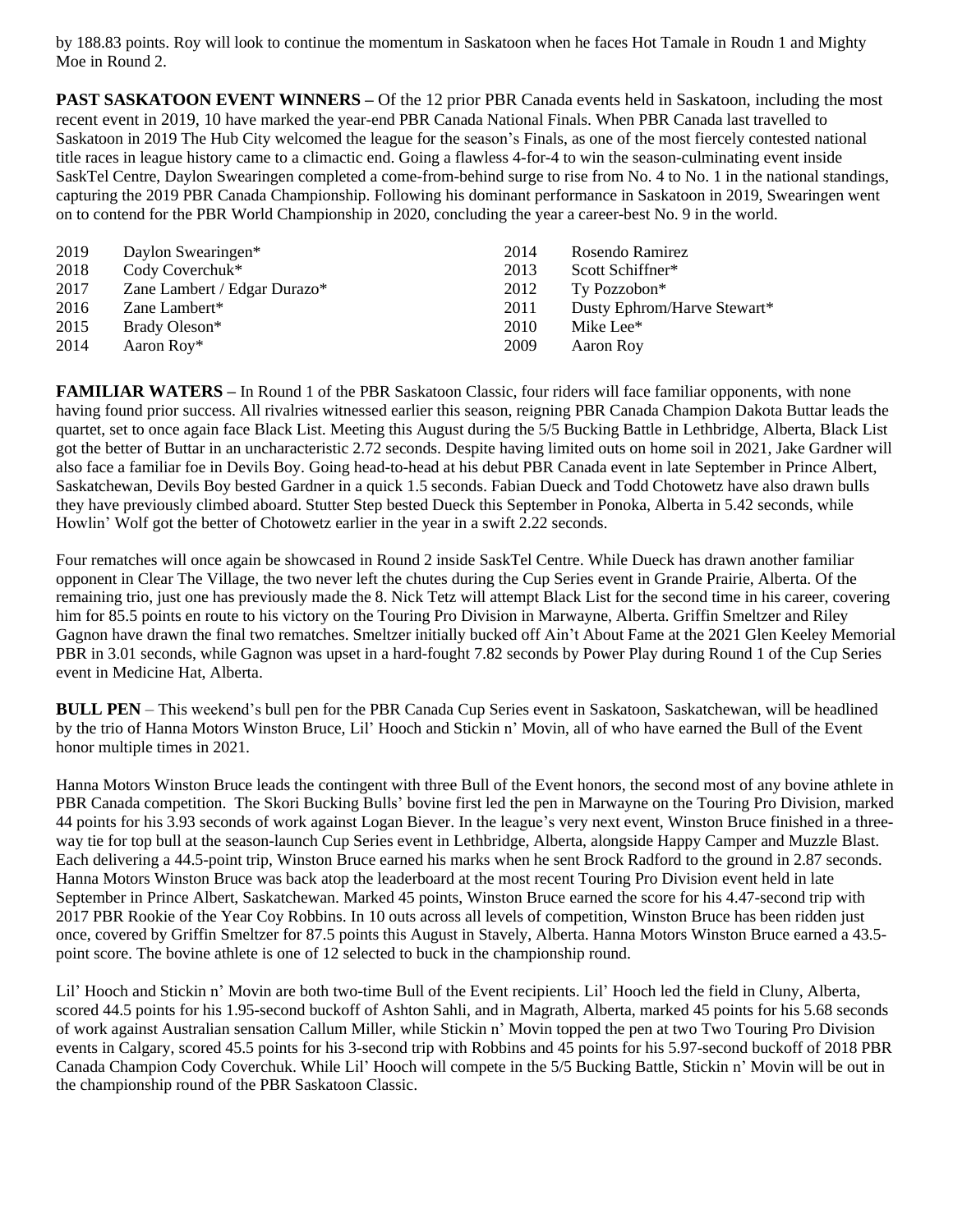**NEXT UP** – The 2021 PBR Canada Sup Series will next travel to Edmonton, Alberta, and Rogers Place for the 2021 PBR Canada National Finals, presented by Command Tubular Products. Action will get underway at 7:30 p.m. MST on both Friday, November 12 and Saturday, November 13.

**PROVIDING PROTECTION –** The bullfighters on hand for this weekend's event in Saskatoon are Tanner Byrne, Ty Prescott, and Brett Monea.

**2021 5/5 BUCKING BATTLE SCHEDULE AND RESULTS** - Each 5/5 Bucking Battle features the Top 5 riders from the event following Round 1, competing against the 5 highest-ranked bulls at the event for extra bonus points and an additional purse. Here are the winners of the special rounds thus far in 2021:

|        | Aug. 27 in Lethbridge, Alberta | Callum Miller, 88 points on Hanna Motors Wilford |
|--------|--------------------------------|--------------------------------------------------|
| Oct. 1 | in Grande Prairie, Alberta     | Dakota Buttar, 87.5 points on Trump Card         |

### **SASKATOON COMPETITORS BY COUNTRY**

**Australia (1)** – Callum Miller

**Canada (25)** – Dakota Buttar, Todd Chotowetz, Cody Coverchuk, Tyler Craig, Weston Davidson, Wacey Finkbeiner, Riley Gagnon, Jake Gardner, Garrett Green, Jordan Hansen, Chad Hartman, Nicholas Klinck, Zane Lambert, Tim Lipsett, Micheal Ostashek, Jared Parsonage, Coy Robbins, Aaron Roy, Ashton Sahli, Landon Schmidt, Dawson Shannon, Griffin Smeltzer, Blake Smith, Dylan Somerville, Nick Tetz.

**Paraguay (1)** – Fabian Dueck

#### **BREAKDOWN BY PROVINCE** –

Alberta – Tyler Craig, Weston Davidson, Wacey Finkbeiner, Riley Gagnon, Garrett Green, Jordan Hansen, Nicholas Klinck, Zane Lambert, Micheal Ostashek, Coy Robbins, Ashton Sahli, Landon Schmidt, Dawson Shannon, Griffin Smeltzer, Nick Tetz, British Columbia – Jake Gardner; Saskatchewan – Dakota Buttar, Todd Chotowetz, Cody Coverchuk, Chad Hartman, Tim Lipsett, Jared Parsonage, Aaron Roy, Blake Smith, Dylan Somerville.

**TOP 10 CANADIAN NATIONAL STANDINGS** – Here are the current Top 10 in the 2021 Canadian national standings:

|    | <b>Rider</b>            | <b>Points</b> | <b>Dollars Won</b> | <b>Behind Leader</b> |
|----|-------------------------|---------------|--------------------|----------------------|
| 1. | Dakota Buttar           | 310.16        | \$30,500.98        |                      |
| 2. | Zane Lambert            | 214           | \$13,878.04        | $-96.16$             |
| 3. | Lonnie West             | 173           | \$11,808.01        | $-137.16$            |
| 4. | Cody Coverchuk          | 169.5         | \$13,491.53        | $-140.66$            |
| 5. | Callum Miller           | 155.5         | \$11,383.90        | $-154.66$            |
| 6. | Jordan Hansen           | 136.5         | \$6,862.07         | $-173.66$            |
| 7. | <b>Griffin Smeltzer</b> | 135.5         | \$12,462.25        | $-174.66$            |
| 8. | Aaron Roy               | 121.33        | \$4,970.24         | $-188.83$            |
| 9. | Nick Tetz               | 120.66        | \$12,710.48        | $-189.5$             |
|    | 10. Garrett Green       | 114           | \$5,893.49         | $-196.16$            |
|    |                         |               |                    |                      |

**2021 PBR CANADA CUP SERIES EVENT WINS -** Here are the winners from the 2021 PBR Canada Cup Series events:

- 2 Zane Lambert (Lethbridge, Medicine Hat)
- 1 Jake Gardner (Grande Prairie) Dakota Buttar (Calgary)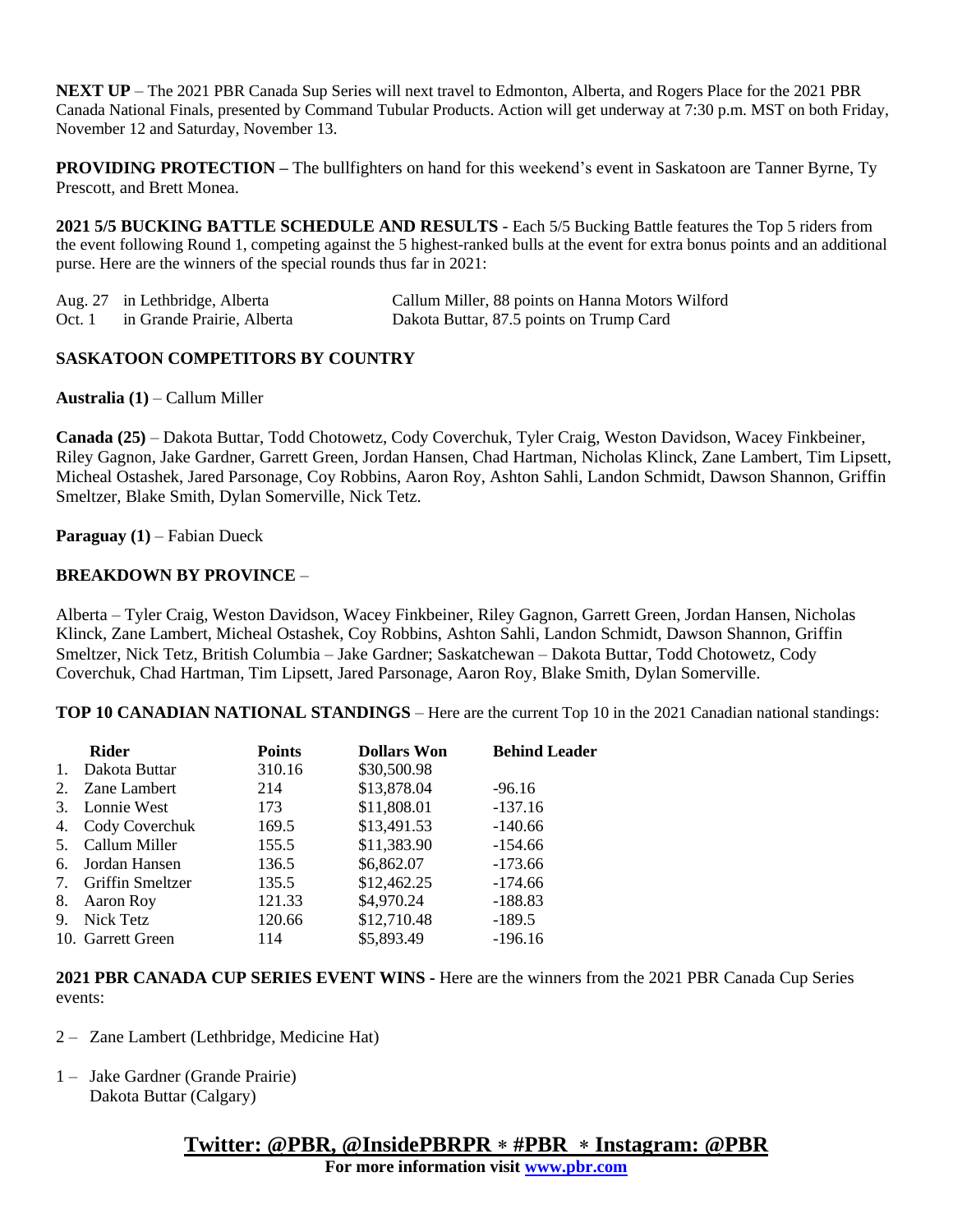**2021 PBR CANADA TOURING PRO DIVISION EVENT WINS -** Here are the winners from the 2021 PBR Canada Touring Pro Division events:

- 3 Jared Parsonage (Prince Albert 1, Kinsella, Magrath) Dakota Buttar (Ponoka, Calgary 1, Calgary 2)
- 2 Nick Tetz (Manor, Stavely) Cody Coverchuk (Cluny 1, Marwayne) Lonnie West (Czar Lake, Prince Albert 2)
- 1 Garrett Green (Cluny 2) Tanner Eno (Coronation) Griffin Smeltzer (Calgary 3)

**2021 PBR CANADA EVENT BY EVENT RESULTS -** Here are the results from 2021 PBR Canada events:

| Event                        | <b>Winner</b>           | Ag. Score | <b>Can. Points</b> | <b>High-Marked Bull (Score)</b>                 |
|------------------------------|-------------------------|-----------|--------------------|-------------------------------------------------|
| Prince Albert 1 <sup>*</sup> | <b>Jared Parsonage</b>  | 176.5     | 27                 | Happy Camper (45.5)                             |
| Cluny $1^*$                  | Cody Coverchuk          | 173       | 32                 | Happy Camper (45)                               |
| Cluny $2^*$                  | Garrett Green           | 86        | 25                 | Lil' Hooch $(44.5)$                             |
| Kinsella*                    | <b>Jared Parsonage</b>  | 170.5     | 30                 | Happy Camper (44.5)                             |
| Czar Lake*                   | Lonnie West             | 167       | 27                 | Crank-It-Up (44)                                |
| Manor*                       | Nick Tetz               | 170.5     | 31                 | Uptown Funk (43.5)                              |
| $M$ agrath*                  | <b>Jared Parsonage</b>  | 173       | 30                 | Lil' Hooch $(45)$                               |
| Coronation*                  | Tanner Eno              | 173       | 31                 | Blackstone After Party (43.5)                   |
| Stavely*                     | Nick Tetz               | 176.5     | 29                 | Ripped at The Seams (45.5)                      |
| Marwayne*                    | Cody Coverchuk          | 167       | 25                 | Hanna Motors Winston Bruce (44)                 |
| Lethbridge                   | Zane Lambert            | 174       | 85.5               | Happy Camper/Hanna Motors                       |
|                              |                         |           |                    | Winston Bruce/Muzzle Blast (44.5)               |
| Ponoka*                      | Dakota Buttar           | 174.5     | 30                 | Catch My Drift (44.5)                           |
| Calgary $1*$                 | Dakota Buttar           | 164.5     | 25                 | Red Jam/Blackstone After Party/Last Rights (44) |
| Calgary $2^*$                | Dakota Buttar           | 170.5     | 27                 | Gifted/Stickin n' Movin' (45.5)                 |
| Calgary $3*$                 | <b>Griffin Smeltzer</b> | 173       | 30                 | Stickin n' Movin' (45)                          |
| Prince Albert 2*             | Lonnie West             | 177.5     | 29                 | Hanna Motors Winston Bruce (45)                 |
| Grande Prairie               | Jake Gardner            | 254       | 84                 | Muzzle Blast (44)                               |
| Medicine Hat                 | Zane Lambert            | 169.5     | 68                 | Happy Camper (45)                               |
| Calgary                      | Dakota Buttar           | 173.5     | 72.5               | Unkle Kranky/Norse God (44)                     |

\* Denotes a Touring Pro Division event.

### **2021 PBR CANADA 90-POINT RIDES** – Here are the 90-point rides from the 2021 PBR Canada season:

|    | Score | <b>Rider</b>            | <b>Bull (Stock Contractor)</b>                      | Event            |
|----|-------|-------------------------|-----------------------------------------------------|------------------|
| 1. | 91    | Zane Lambert            | Catch My Drift (Two Bit Bucking Bulls/K Rose Ranch) | *Prince Albert 1 |
|    | 90    | Nick Tetz               | Al Capone (Wild Hoggs/Sure Fire)                    | *Stavely         |
|    | 90    | Zane Lambert            | Catch My Drift (Two Bit Bucking Bulls/K Rose Ranch) | Lethbridge       |
|    | 90    | <b>Griffin Smeltzer</b> | Happy Camper (Two Bit Bucking Bulls)                | Lethbridge       |
|    | 90    | Dakota Buttar           | Norse God (Wild Hoggs Bucking Bulls)                | *Ponoka          |
|    | 90    | Jordan Hansen           | Catch My Drift (Two Bit Bucking Bulls/K Rose Ranch) | *Prince Albert 2 |

\* Denotes a Touring Pro Division event.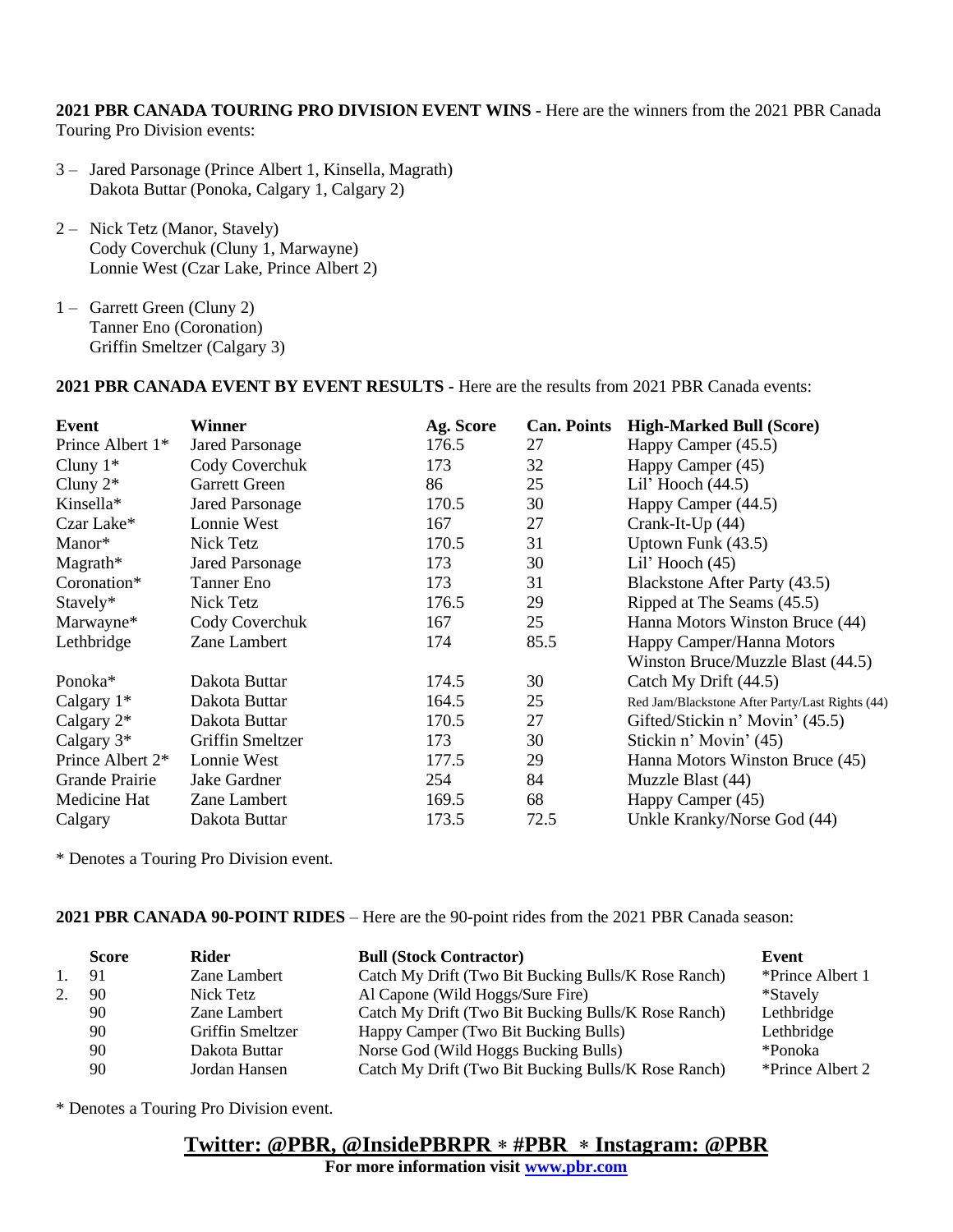**2021 PBR CANADA 90-POINT RIDES BY RIDER** – Here are the 90-point rides from the 2021 PBR Canada season by rider:

|                | <b>Canadian Rank</b> | Rider            | <b>Number of 90-Point Rides</b> |
|----------------|----------------------|------------------|---------------------------------|
| $\mathbf{1}$ . |                      | Zane Lambert     |                                 |
|                |                      | Dakota Buttar    |                                 |
|                |                      | Jordan Hansen    |                                 |
|                |                      | Griffin Smeltzer |                                 |
|                |                      | Nick Tetz        |                                 |

#### **2021 RIDES BY PBR CANADA EVENT**

| <b>City</b>                  | <b>R1 Rides</b> | <b>R2</b> Rides | <b>R3 Rides</b> | <b>CR Rides</b> | <b>Total Rides</b> | <b>Total Riding %</b> |
|------------------------------|-----------------|-----------------|-----------------|-----------------|--------------------|-----------------------|
| Prince Albert 1 <sup>*</sup> | 12              | N/A             | N/A             | 6               | 18                 | 32.14% (18/56)        |
| Cluny $1*$                   | 5               | N/A             | N/A             |                 |                    | 20.58% (7/34)         |
| Cluny $2^*$                  | 6               | N/A             | N/A             |                 | 6                  | 18/18% (6/33)         |
| Kinsella*                    | 6               | N/A             | N/A             | 2               | 8                  | 20.51% (8/39)         |
| Czar Lake*                   |                 | N/A             | N/A             | 3               | 10                 | 28.57% (10/35)        |
| Manor*                       |                 | N/A             | N/A             | 3               | 8                  | 29.62% (8/27)         |
| $Magneth*$                   | 6               | N/A             | N/A             |                 | 8                  | 21.05% (8/38)         |
| Coronation*                  | 8               | N/A             | N/A             | 4               | 12                 | 36.36% (12/33)        |
| Stavely*                     | 13              | N/A             | N/A             | 3               | 16                 | 42.10% (16/38)        |
| Marwayne*                    | 12              | N/A             | N/A             |                 | 14                 | 37.83% (14/37)        |
| Lethbridge                   | 5               | 5.              | N/A             | 6               | 16                 | 30.18% (16/53)        |
| Ponoka <sup>*</sup>          | 6               | N/A             | N/A             |                 |                    | 18.42% (7/38)         |
| Calgary 1*                   | 9               | N/A             | N/A             |                 | 10                 | 27.77% (10/36)        |
| Calgary $2*$                 | 5               | N/A             | N/A             |                 |                    | 21.21% (7/33)         |
| Calgary $3*$                 | 5               | N/A             | N/A             |                 | 8                  | 23.52% (8/34)         |
| Prince Albert 2*             | 15              | N/A             | N/A             |                 | 22                 | 39.28% (22/56)        |
| Grande Prairie               | 8               | 5               | N/A             |                 | 16                 | 27.11% (16/59)        |
| Medicine Hat                 | 12              | N/A             | N/A             |                 | 16                 | 43.24% (16/37)        |
| Calgary                      | 6               | N/A             | N/A             | 6               | 12                 | 34.28% (12/35)        |

\* Denotes a Touring Pro Division event.

**2021 PBR CANADA CUP SERIES ROUND WINS** – Here is a list of the riders who have had the most round wins on the PBR Canada Cup Series in 2021:

3 – Zane Lambert (Lethbridge – Round 1 & Championship Round, Medicine Hat – Championship Round)

- 2 Callum Miller (Lethbridge Round 1 &  $5/5$  Bucking Battle) Brock Radford (Lethbridge – Round 1, Medicine Hat – Round 1) Dakota Buttar (Grande Prairie – 5/5 Bucking Battle, Calgary – Championship Round)
- 1 Lonnie West (Lethbridge Round 2) Griffin Smeltzer (Lethbridge – Championship Round) Aaron Roy (Grande Prairie – Round 1) Jordan Hansen (Grande Prairie – Round 2) Jake Gardner (Grande Prairie – Championship Round) Coy Robbins (Calgary – Round 1)

## **Twitter: @PBR, @InsidePBRPR #PBR Instagram: @PBR**

**For more information visit [www.pbr.com](http://www.pbr.com/)**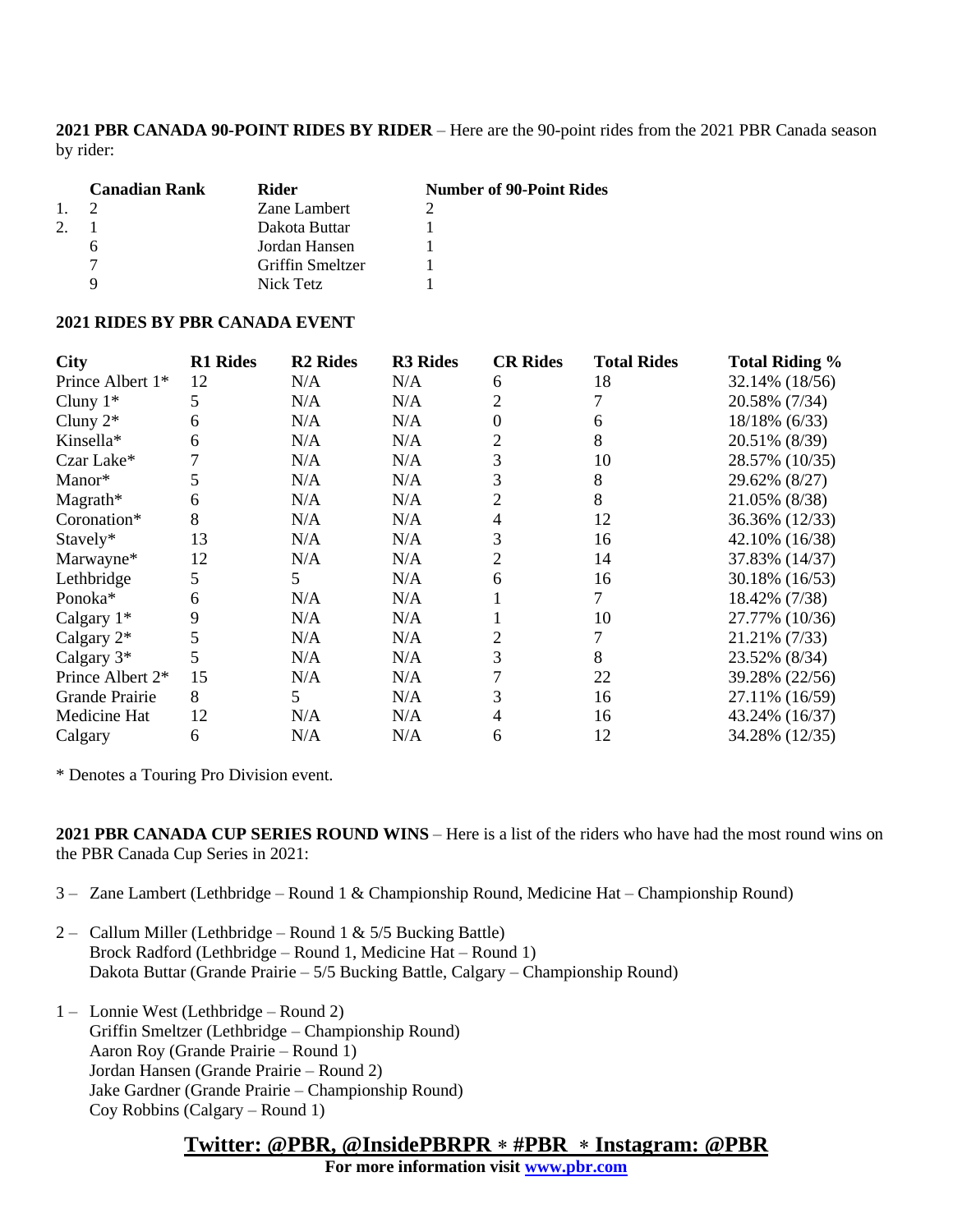**2021 PBR CANADA TOURING PRO DIVISION ROUND WINS** – Here is a list of the riders who have had the most round wins on the PBR Canada Touring Pro Division in 2021:

- 5 Cody Coverchuk (Cluny 1 Round 1 & Championship Round; Coronation Championship Round; Marwayne Championship Round; Calgary 2 – Round 1)
- 4 Nick Tetz (Manor Round 1 & Championship Round, Stavely Round 1 & Championship Round) Dakota Buttar (Magrath – Championship Round; Ponoka – Championship Round; Calgary 1 – Championship Round; Calgary 2 – Championship Round)
- 3 Jared Parsonage (Prince Albert 1 Round 1; Kinsella Championship Round; Magrath Round 1)
- 2 Ashton Sahli (Kinsella Round 1; Czar Lake Round 1) Tanner Eno (Coronation – Round 1 & Championship Round) Griffin Smeltzer (Stavely – Round 1; Calgary 3 – Round 1) Callum Miller (Calgary 3 – Championship Round; Prince Albert 2 – Round 1) Lonnie West (Czar Lake – Championship Round; Prince Albert 2 – Round 1)
- 1 Zane Lambert (Prince Albert 1 Championship Round) Garrett Green (Cluny 2 – Round 1) Aaron Roy (Manor – Championship Round) Logan Biever (Marwayne – Round 1) Chad Hartman (Ponoka – Round 1) Tyler Craig (Calgary 1 – Round 1) Edgar Durazo (Calgary 1 – Round 1) Jordan Hansen (Prince Albert 2 – Championship Round)

### **THE BULLS**

**2021 HIGH-MARKED BULL OF THE EVENT** – Here are the bulls who received the highest score at each PBR Canada event in 2021:

- 5 Happy Camper (Prince Albert 1\*, Cluny 1\*, Kinsella\*, Lethbridge, Medicine Hat)
- 3 Hanna Motors Winston Bruce (Marwayne\*, Lethbridge, Prince Albert 2\*)
- 2 Lil' Hooch (Cluny  $2^*$ , Magrath\*) Blackstone After Party (Coronation\*, Calgary 1\*) Stickin n' Movin (Calgary 2\*, Calgary 3\*) Muzzle Blast (Lethbridge, Grande Prairie) Unkle Kranky (Calgary 2\*, Calgary)
- 1 Crank-It-Up (Czar Lake\*) Uptown Funk (Manor\*) Ripped at the Seams (Stavely\*) Catch My Drift (Ponoka\*) Red Jam (Calgary 1\*) Last Rights (Calgary 1\*) Norse God (Calgary)